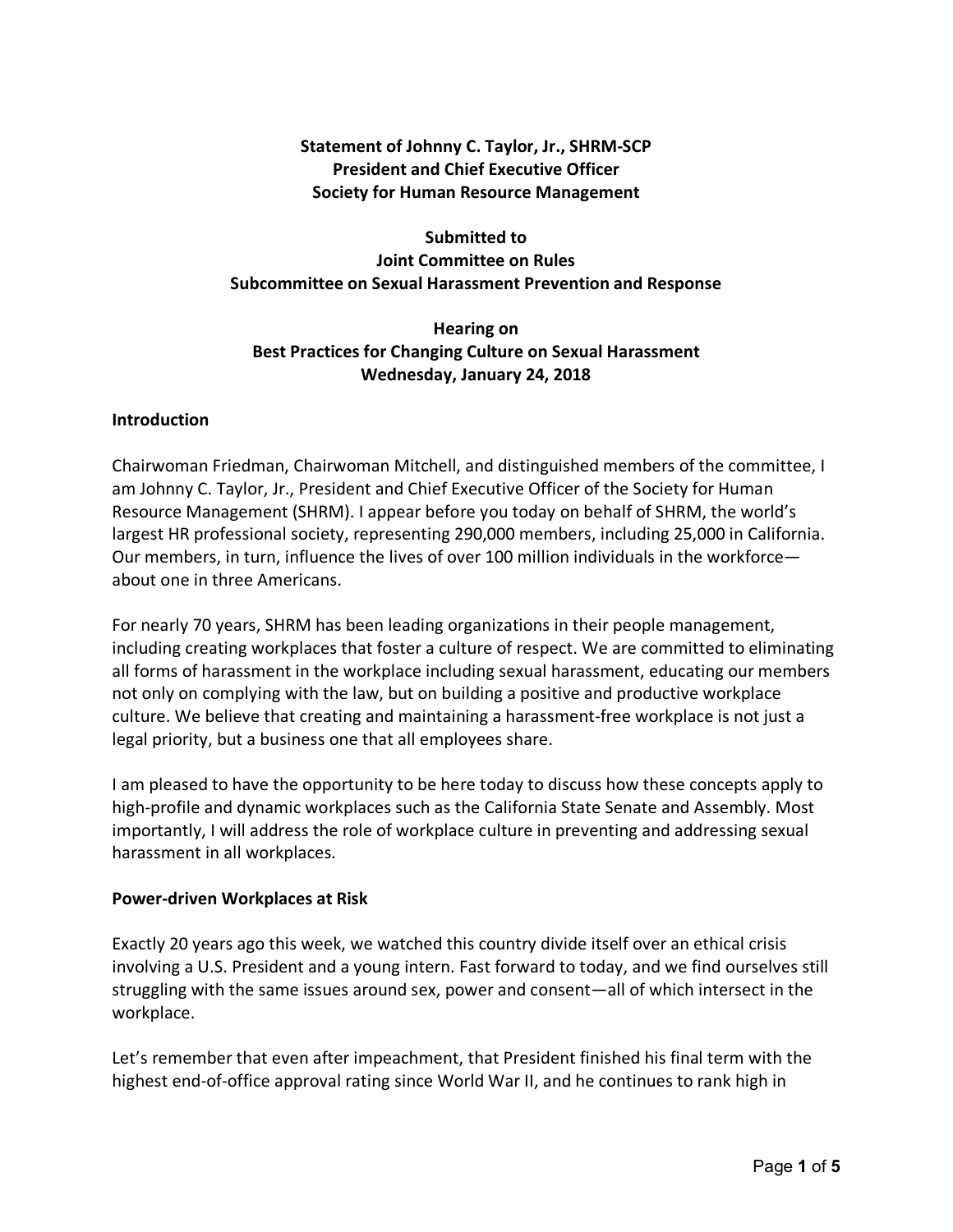popularity among Americans. Clearly, we have a long way to go as a country before our aspirational words are consistent with our collective actions.

Like Hollywood and Wall Street, the legislative environment is uniquely susceptible to sexual harassment situations. What they all have in common is that these workplaces are driven by complex power dynamics. A few people hold the careers and futures of many others in their hands. Some of those people are deemed "too big to fail."

Also, these workplaces tend to be male-dominated. I want to be clear that sexual harassment is not a woman's issue alone. Not by a longshot. Men are also victims, and women are also perpetrators. Sexual harassment is about power and is committed by whoever is in control. It just so happens that in many workplaces, much of the power belongs to men—at least for now.

Another commonality among high-power workplaces is a wealth of young, aspiring, competitive employees enthralled by powerful, often older, people. This culture creates perfect conditions for sexual harassment, but one that is also ripe for positive transformation. It's time for a cultural transformation in your legislative workplaces. And as a leader in workplace change, California must start right here, right now.

#### **Culture always trumps compliance**

SHRM's perspective is unique because we represent not just one segment of the employment sector, but a profession that spans *all* industries, including companies and workforces large and small. Our members have seen it all, and they let us know what works—and what doesn't.

Here's what doesn't work: relying solely on compliance—rules, education and training—to prevent or address sexual harassment. In its 2016 Select Task Force Report on Harassment, the Equal Employment Opportunity Commission (EEOC) recognized that, "Even effective training cannot occur in a vacuum—it must be part of a holistic culture of non-harassment that starts at the top."

Compliance is a key component of a harassment-free workplace, but in reality, we could demand that every employee take 10 hours of sexual harassment training every week, and accusations would still happen. By the same token, we could enforce the strictest policies forbidding workplace relationships, but office romance would still happen. You simply can't legislate human behavior.

We have also seen case after case where problematic behaviors and situations never rise to the legal definition of harassment. Professor Kim M. Cobb of the Georgia Institute of Technology, who is active in helping more women advance in the sciences, said it perfectly in her recent interview with the *Chronicle of Higher Education:* "There's a big gray zone between legal sexual harassment and a culture of inclusion…. In that gradient, real damage is done on a daily basis that changes people's lives and changes people's careers."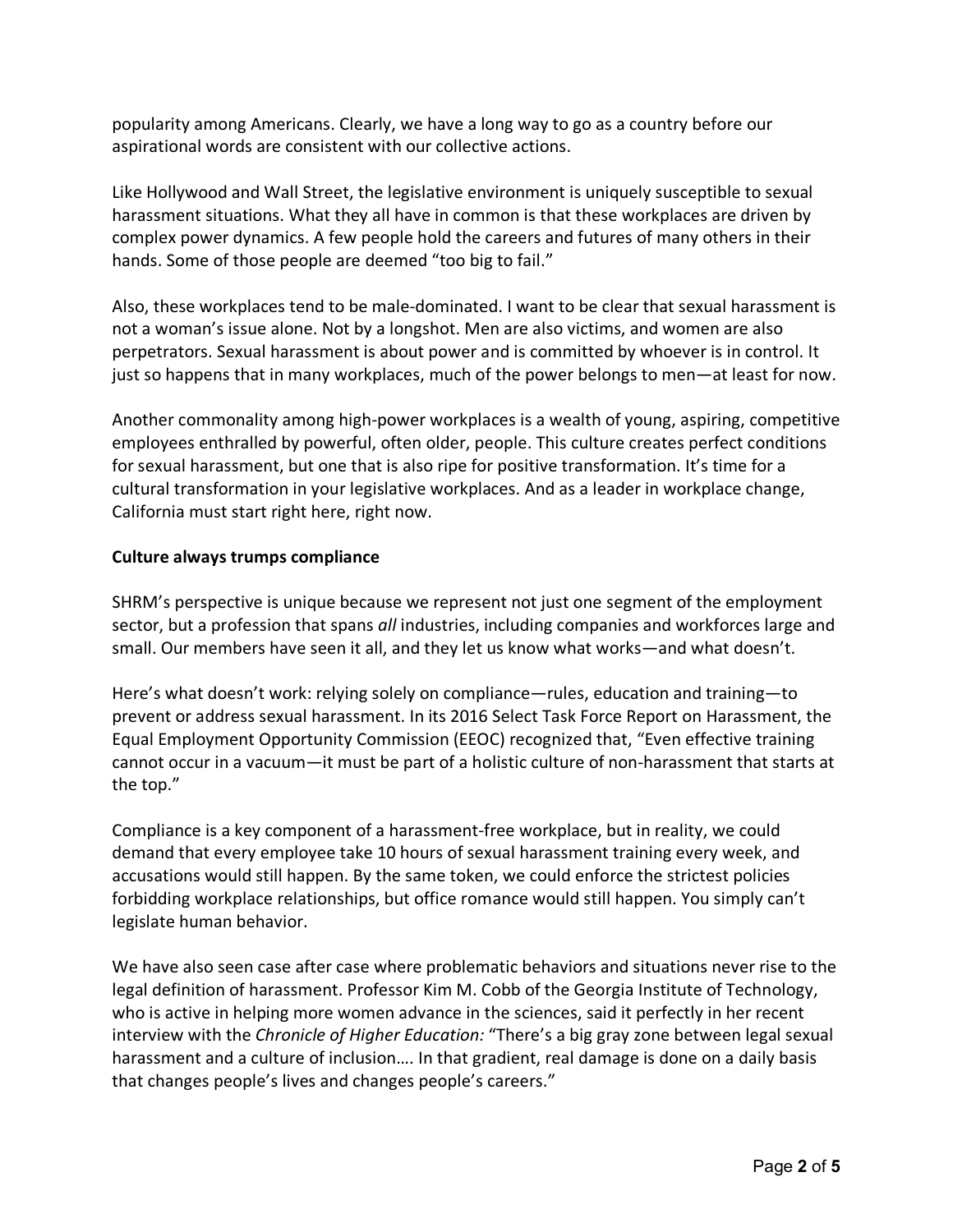This is why I urge that you not be lured by the cottage industry springing up around sexual harassment compliance programs. Consider that 94 percent of U.S. workplaces have sexual harassment policies, and yet, here we are.

Let me be clear: Rules, education and training are necessary. In fact, SHRM is working with the National Conference of State Legislatures (NCSL) to cohost a free training for NCSL members on harassment and establishing a culture of respect in their legislative offices. Last week, we conducted a similar webinar with EEOC Acting Chair Vicki Lipnic. SHRM also provides numerous programs at conferences throughout the country on creating and maintaining a harassmentfree workplace, including in California through our State Council, CALSHRM, and our 17 chapters.

But rules, education and training will never be enough. Even zero-tolerance policies have no effect when people don't feel safe to report harassment, when there is no mechanism to protect people who report, and when there is no trust in what will eventually happen to the person who reports. These individuals are too often marginalized, distrusted, bullied and even forced out. Manuals and training are useless in workplaces where bad behavior is silently tolerated. It is culture, not compliance, that guides workplace conduct.

Understand that an organization's culture is more than being a nice place to work, where everyone is engaged and happy. We must take the concept far beyond that, to where culture not HR policies—represents who we are and what we believe as an organization. The bottom line is: Culture will always trump compliance.

# **Culture Steps in Before Compliance is Needed**

Now, let's bring this discussion here to this state and this legislative body. Both the State Senate and the Assembly have an ethics committee and standards for reporting sexual harassment; however, these standards are not aligned, are unclear and obviously didn't work.

Employers in California with more than 50 employees must provide two hours of anti-sexual harassment training every two years to supervisory employees and must distribute information to all employees. New supervisors must engage in this training within six months of taking their position. Yet, according to the Department of Fair Employment and Housing, 554 sexual harassment claims were filed in 2016.

In any case, none of this would have mattered if the culture had been the right one. Situations would have been averted or resolved long before getting to the level of committees and claims being filed.

The organizational culture is like a human body. When it is working properly, viruses and toxins are naturally expelled. In a healthy workplace culture, when sexual harassment is observed or experienced, the community takes over and shuts it down collectively, with a message that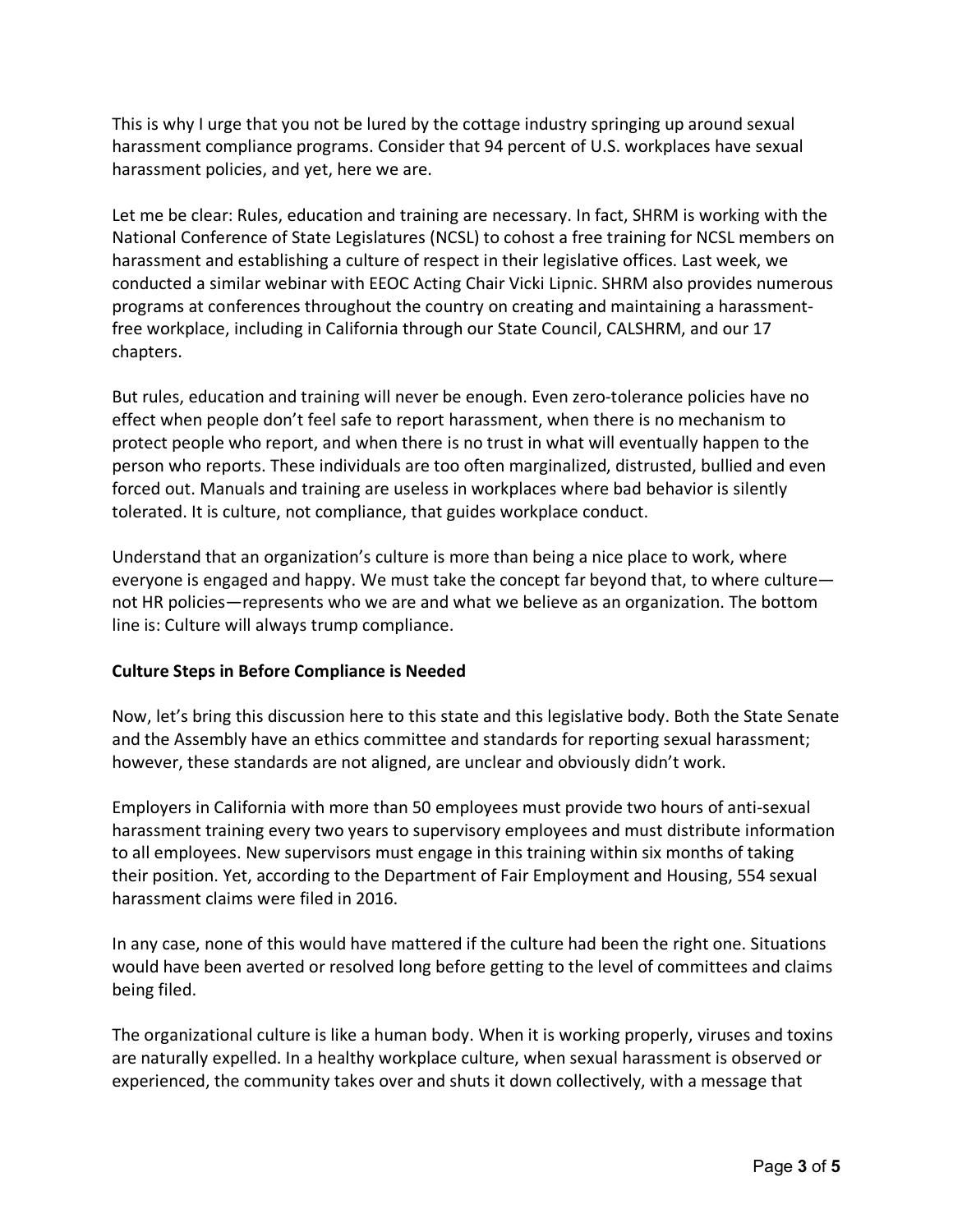such behavior will not be tolerated by anyone at any level. Ideally, sexual harassment doesn't occur at all, because the "body" is inoculated with healthy norms, expectations and standards.

## **Let's be Practical**

One way to get to a healthy culture that will not tolerate sexual harassment is by choosing to be practical about people.

Let me ask you, what is your policy on workplace relationships? Here in the Capitol, you employ a lot of young people—many of them single, most of them ambitious. They will pursue each other or their mentors and role models. That's just human nature.

If workplace relationships are forbidden, the "outlaws" will go underground, contributing to a culture of dishonesty and secrecy. If they are discovered, you are faced with the choice of firing one or the other, or both, and you have lost key talent.

Instead, you could follow a policy of disclosure when two coworkers become involved. Think of it somewhat like a conflict of interest disclosure. Allowing them to come forward without fear of reprisals gives them another pathway—honesty. And honesty is a key element of a healthy culture.

Two other elements in establishing a healthy culture are swift action and transparency. Claims of harassment should be investigated immediately, quickly, and ideally by an independent panel. If a behavior is found to violate the culture of the organization, that individual should be subject to progressive disciplinary procedures up to and including firing.

This brings up a critical point, however. In the zeal to root out sexual harassment, organizations must not swing too far in the other direction, creating a culture of "guilty until proven innocent." Many sexual harassment allegations are found to be unsubstantiated and, in some cases, outright untrue. A trustworthy due process should protect the accused until he or she is found either responsible or innocent of wrongdoing. I recommend that you take every allegation seriously, investigate it promptly and adjudicate it fairly, quickly and appropriately, always maintaining the highest possible standards of confidentiality.

SHRM has developed many best practices and resources for sustaining a healthy workplace, including a member toolkit for understanding and developing organizational culture. Chief among these practices is having a strong statement of values. But mainly, they come down to people—who you bring in, who you retain, and who you allow to move up. You must be willing to get rid of bad actors, no matter where they rank, with no second chances.

That takes courage, but there is no other choice anymore.